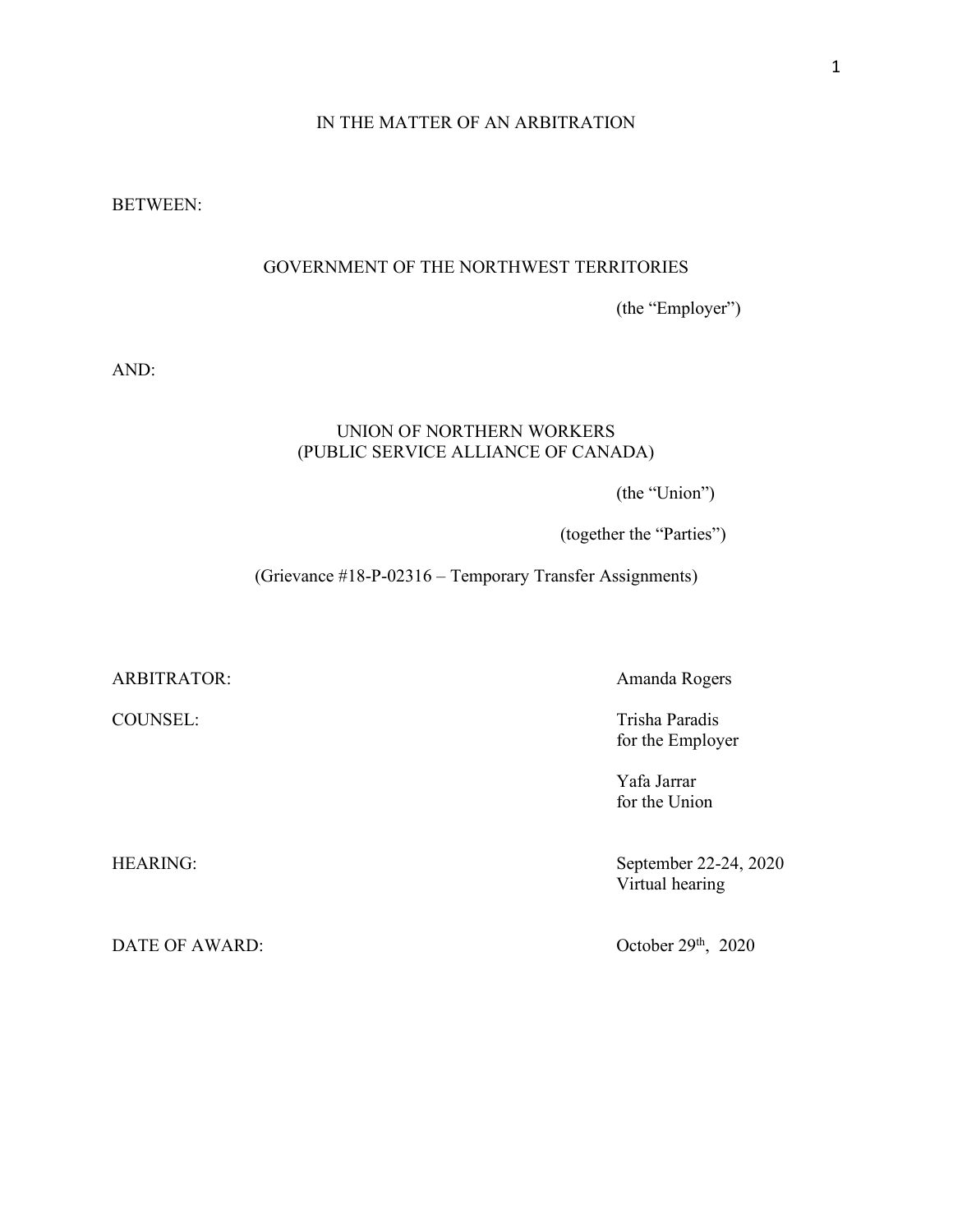This matter pertains to a grievance filed by the Union on June 12, 2018 challenging the Employer's use of temporary Transfer Assignments. The parties agreed this Board of Arbitration was properly constituted.

#### **FACTS**

## **Agreed Statement of Facts**

The Parties filed an Agreed Statement of Facts, which sets out the facts underlying the Grievance as follows:

- 1. The Union has filed Grievance #18-P-02316 on June 12, 2018. It is attached as Exhibit "A".
- 2. The Grievance makes the following allegations:

i. The Employer is bargaining outside the Collective Agreement by offering Transfer Assignments to bargaining unit members, without the involvement of the Union as exclusive bargaining agent; and

ii. Reference to the Staff Retention Policy within Transfer Assignment Agreements violates the Collective Agreement (the Collective Agreement is included as a separate document).

3. The Employer denied the grievance at the final level on August 15, 2018. The denial letter is attached as Exhibit "B".

4. The Employer's policy on Transfer Assignments is described in the Human Resources Manual "1408 - Transfer Assignments", several revisions have been made to the Human Resource Manual pertaining to the policy on Transfer Assignments. Copies of the revised policies from 1992, 1998 and 2018 are attached as Exhibit "C". The Union is not a party to Employer policies and guidelines, including the Human Resources Manual. The Union is notified of updates to the Human Resource Manual as they take place, input is not sought from or provided by the Union.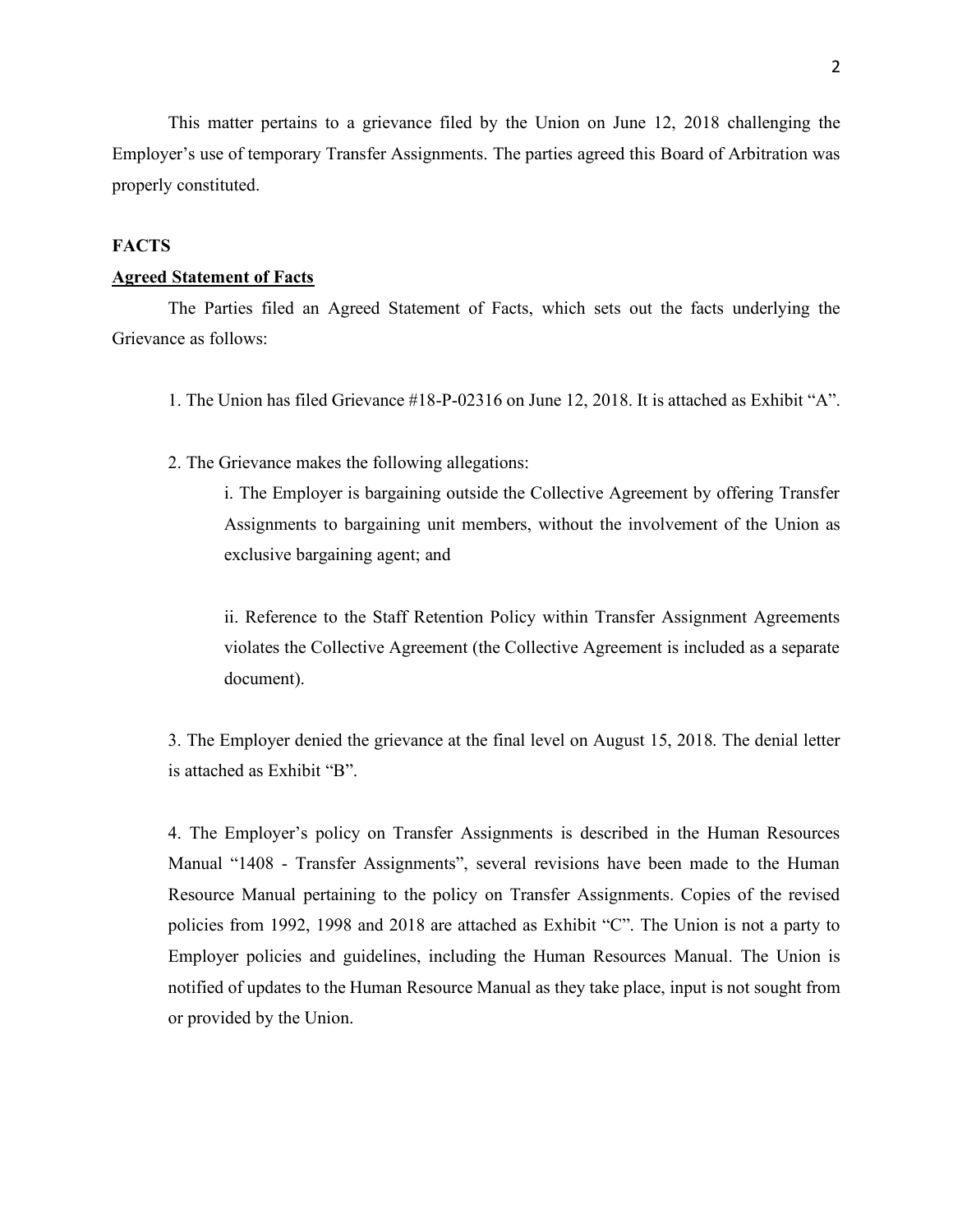5. The Human Resource Manual currently states that Transfer Assignments are a temporary redeployment of an employee into another position, either within their own Department, or inter-departmentally.

6. The Human Resource Manual indicates that Transfer Assignments are used to:

- a. Meet immediate operational requirements;
- b. Contribute to an employee's career development;
- c. Redeploy an affected employee;
- d. Address unique human resource considerations, such as a duty to accommodate; or
- e. Cover acting periods greater than six weeks.

7. The Human Resource Manual currently states that Transfer Assignments are available to employees who:

- a. Have indeterminate or term positions; and
- b. Have successfully completed the probationary period in their current position.

8. Individual Employees must agree to enter into Transfer Assignments. Opportunities for Transfer Assignments may or may not be through a competition process, and can be offered by the Employer at their sole discretion.

9. When an Employee enters into a Transfer Assignment, the Employer requires them to sign a Transfer Agreement, which sets out certain terms which apply to the home department, receiving department (if applicable), and the Employee. A copy of the standard Transfer Agreement Templates are attached as Exhibit "D" and "E".

10. In some cases, a return to the Employee's original position may be guaranteed. If an Employee's original position is eliminated or filled indeterminately while they are on Transfer Assignment, the Transfer Assignment Agreement identifies that they may be subject to the Staff Retention Policy. The Staff Retention Policy is attached as Exhibit "F".

11. The Union is notified of Transfer Assignments for bargaining unit members via a monthly movement report produced by the Employer and delivered to the Union. The movement report for each month is provided to the Union as per Article 14.01 of the Collective Agreement.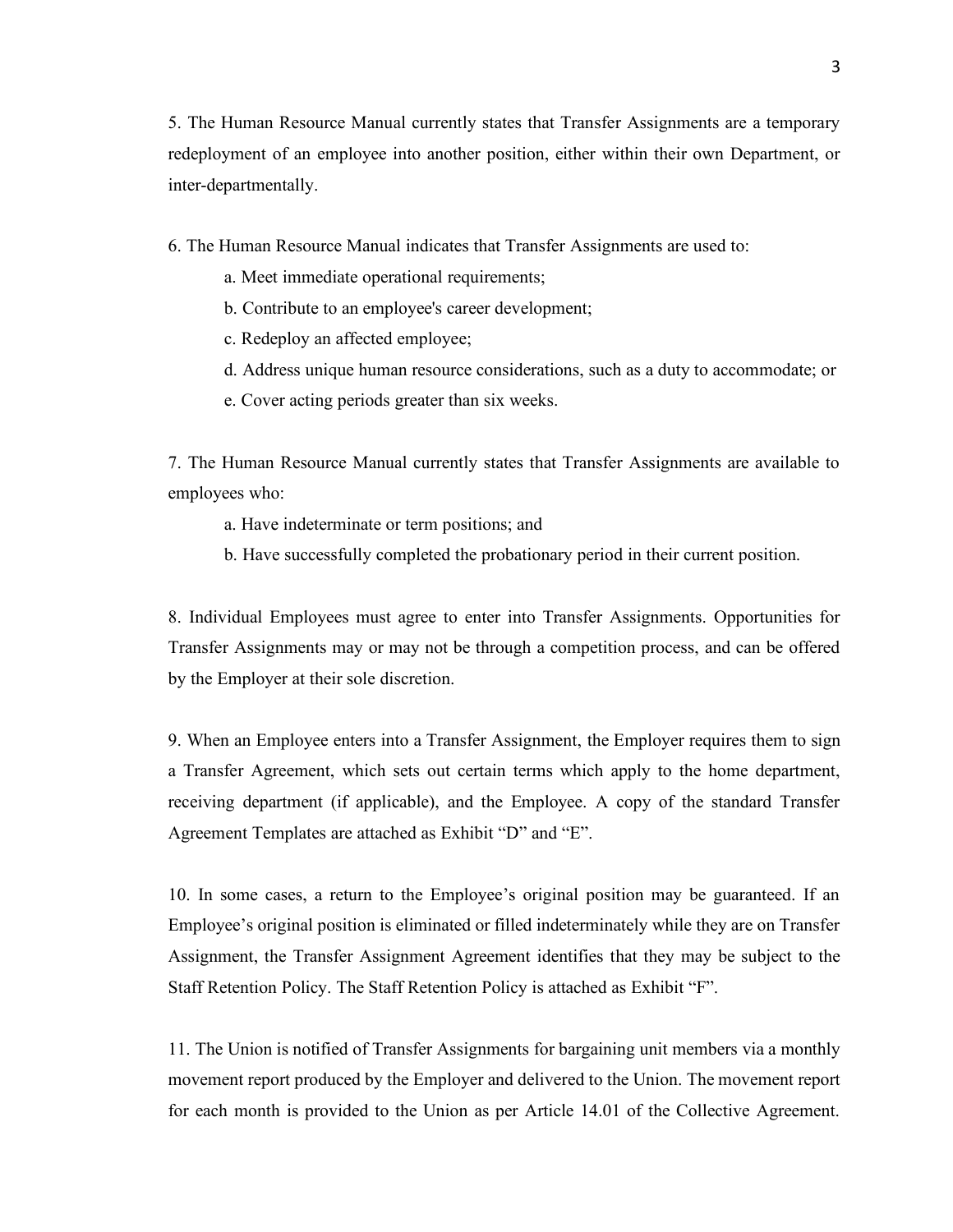Transfer Assignments were not specifically identified in the Movement Reports until the December 2017 report was prepared and sent to the Union in February 2018. A copy of the most recent movement report from July 2020 and the movement report from November 2018 are attached as Exhibit "G". The Employer does not provide details of individual Transfer Assignments to the Union.

12. The GNWT Transfer Assignment Data for the past five fiscal years, prepared by the Employer is attached as Exhibit "H".

#### **Relevant Collective Agreement Provisions**

The following provisions of the Collective Agreement are relevant to the determination of the grievance:

ARTICLE 2 INTERPRETATION AND DEFINITIONS 2.01 For the purpose of this Agreement:

…

(s) "Lay-Off" means an employee whose employment has been terminated because of lack of work or because of the discontinuance of a function and who is suitable for continued employment in the Public Service. Lay-Off does not mean an employee whose employment has been terminated because of a transfer of the work or function to another employer where the employee is offered employment with the new employer. …

ARTICLE 33

LAY-OFF

33.01 (a) (i) Where the duties of a position held by an employee are no longer required to be performed, the Employer may lay-off the employee. The Employer and the Union recognize the necessity and the justice of the application of the merit principle, which means qualifications and competence, in determining who will be laid off. It is agreed that where two employees of equal merit face being laid off, length of service will be the deciding factor.

(ii) In order to minimize the adverse effects of lay-off, the Employer will provide retraining where practical.

**Relevant Policy Provisions**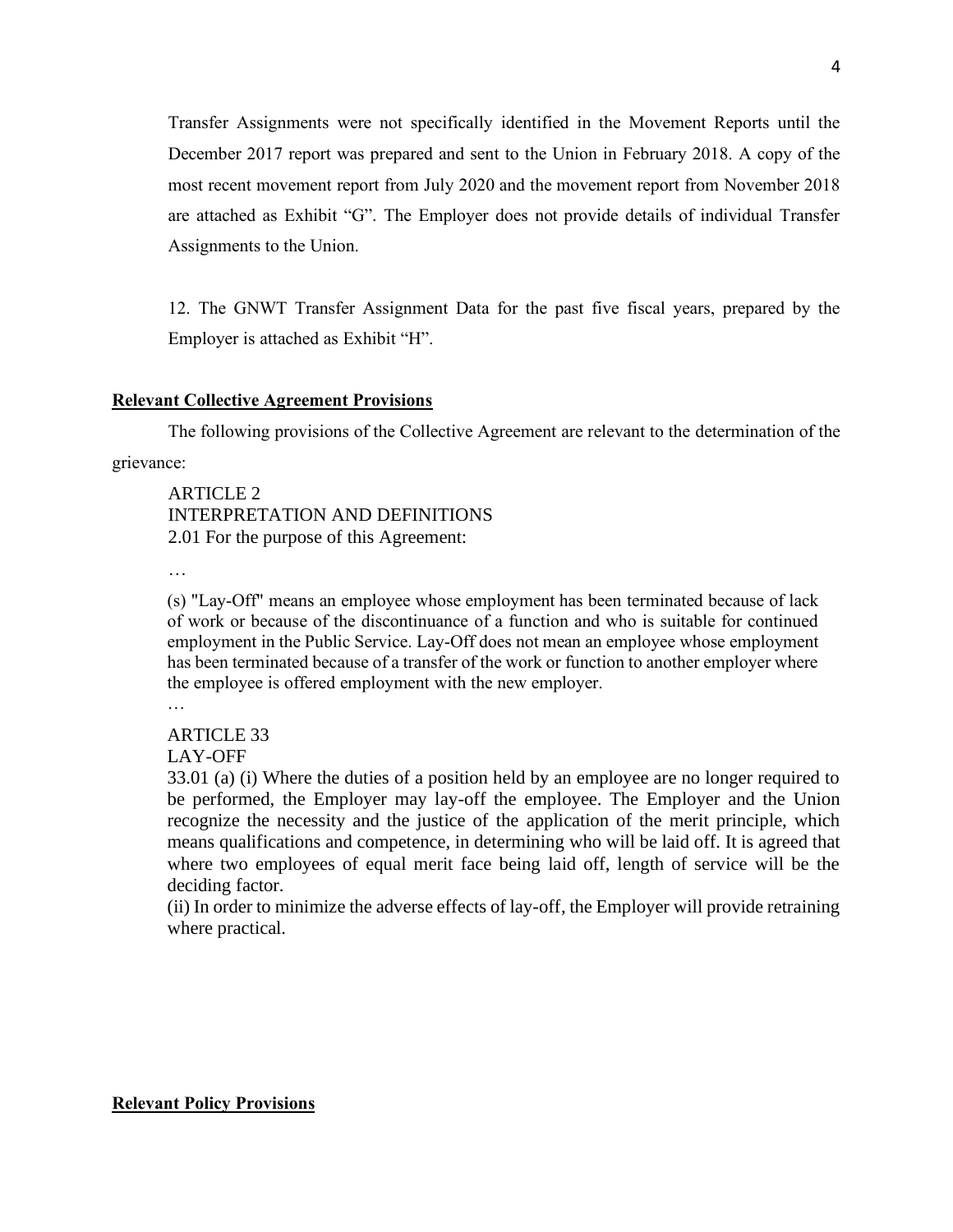For reference, the Staff Retention Policy (the "Policy") sets out, in part:

## **1. POLICY STATEMENT**

The Government of the Northwest Territories (GNWT) values the members of the territorial public service and the work they do. It is committed to the retention, retraining and development of existing staff as required to provide job security, career development and to maintain a skilled, stable and competent territorial public service. The following guide the application of this policy:

(a) the provision of reasonable job security to members of the territorial public service;

(b) the need to mitigate adverse effects of organizational restructuring through the retention, retraining and development of staff wherever possible;

(c) fair treatment of employees when organizational restructuring is necessary; and

(d) the value of continuity of employees in the territorial public service.

# **2. PRINCIPLES**

The GNWT adheres to the following principles when applying this policy:

(a) The GNWT will not utilize lay-off or voluntary separation to terminate the employment of an employee for poor performance or misconduct.

(b) Lay-off - The GNWT recognizes that in some circumstances lay-off is unavoidable and is the only viable option for the Employer and the employee.

…

Section 4 of the Policy sets out, *inter alia,* the following definitions:

# **4. DEFINITIONS**

- **(a) Affected Employee**  an employee who has been notified by their department, board or agency that they are subject to voluntary separation due to their position being transferred to another community; or that they are subject to lay-off due to the position being eliminated as a result of a reorganization, business plans or other formal organization changes; the hours of work have been reduced by the Employer; and/or that the job description of the position has changed by more than 50 percent. …
- **(f) Lay-Off** the termination of employment because of lack of work or because of the discontinuance of a function where the terminated employee is suitable for continued employment in the territorial public service. "Lay-off" does not include termination of employment because of a transfer of the work or function to another employer where the employee is offered employment with the new employer. …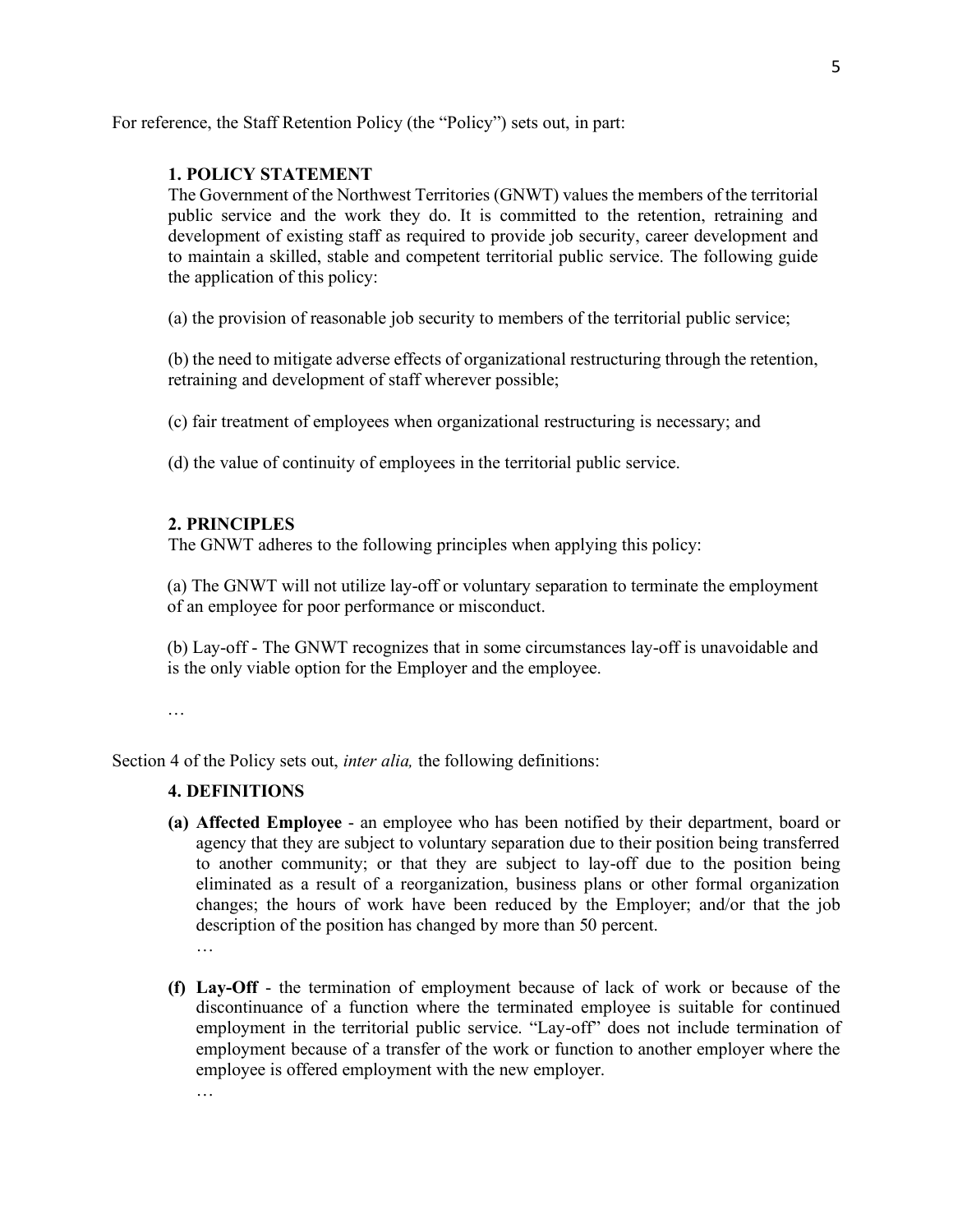The controversial sections of the template transfer assignment agreement used by the Employer are as follows:

9. The Employing Department guarantees that upon completion of the transfer, should *(Name of Transferee)'s* home position be filled, a position within the Employing Department will be provided to them.

#### **OR**

The Receiving Department guarantees that upon completion of the transfer, should *(Name of Transferee)'s* home position be filled, a position with the Receiving Department will be provided to them.

10. If a reasonable job offer cannot be made to the transferee at the end of the transfer the *'Staff Retention Policy'* will apply.

#### **Evidence of Avery Parle**

At the hearing, Union Service Officer Avery Parle gave evidence about his experience representing members in respect of temporary transfer assignments. While Mr. Parle acknowledged transfer assignments provide employees the opportunity to trial a new position and are typically viewed favourably by members at the outset of these arrangements, he noted that issues can arise at the end of the assignment when members experience "sticker shock" at learning their substantive position has been backfilled with an indeterminate employee and is no longer available. According to Mr. Parle, employees in this situation are often surprised their job is not protected, and are unfamiliar with the Policy.

Mr. Parle's evidence was that the Union does not dispute the Employer's ability to backfill a temporary vacancy created by a transfer assignment. Rather, Mr. Parle testified, the Union's position is that an indeterminate incumbent whose temporary assignment is ending must be guaranteed a job to come back to, even if their position becomes superfluous because the Employer has backfilled it with an indeterminate employee. Mr. Parle testified that the Employer's failure to guarantee the return of an employee on transfer assignment to their substantive position creates a "serious potential risk" that employees' employment status may be changed in a way not contemplated under the Collective Agreement. In his view, the Staff Retention Policy ought only to apply in situations where the definition of layoff has been met under the Collective Agreement.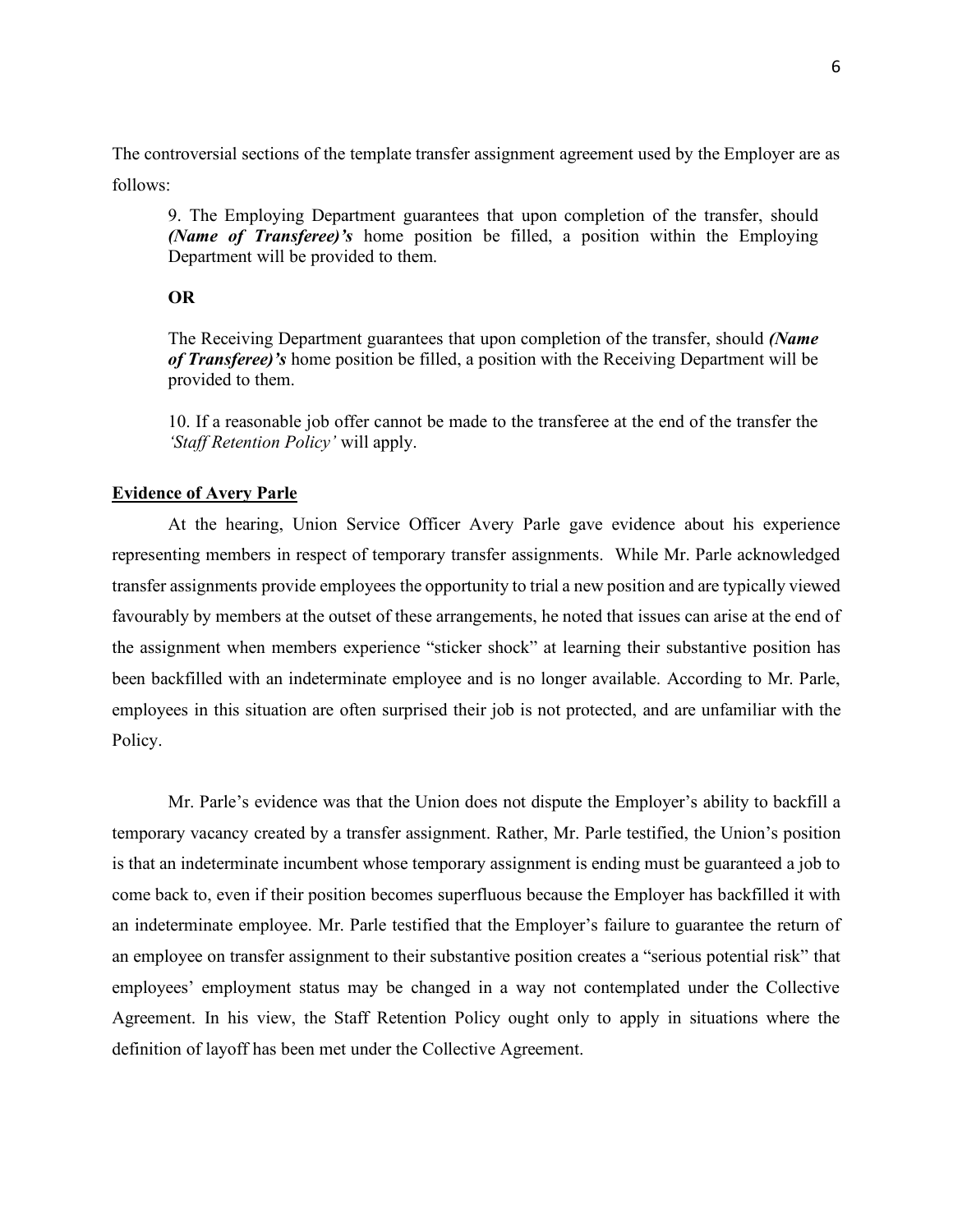Mr. Parle's evidence was that the Employer's use of transfer assignments can impact staff entitlements under the Collective Agreement such as pension contributions, which he noted could be impacted if an employee were reassigned to a lower paying position following the end of a temporary assignment. He further testified that transfer assignments are sometimes utilized by employees to avoid bullying and harassment in the workplace, and for these reasons fall under the Union's representational responsibilities.

#### **Evidence of Deborah Ross**

Manager of Human Resources, Deborah Ross, testified the Employer uses transfer assignments to meet operational requirements in a variety of circumstances including backfilling employees on leave or to fill various other short-term staffing needs, referring to the various reasons for transfer assignments set out in the Human Resources Manual section on Temporary Assignments. Ms. Ross' evidence was that there is no consistent practice in respect of how transfer assignments are awarded. Sometimes, she testified, the Employer may post an available transfer assignment as a vacant position or sometimes an opportunity could arise from a Minister "tapping an employee on the shoulder" for a short-term opportunity. Ms. Ross testified that the Employer selects employees for transfer assignment based on merit, and prefers to select employees who are "suitable" and "highly recommended." According to Ms. Ross, transfer assignments provide an opportunity for employees to develop and acquire a broader range of skills and knowledge to expand their career goals. Ms. Ross confirmed in her evidence that transfer assignments are completely voluntary. She estimated there are presently about 500 active transfer assignments, and testified she herself was presently in a transfer assignment.

With respect transfer assignment agreements, Ms. Ross' evidence was that the Employer uses two standard templates for departmental and interdepartmental transfer assignments respectively, however the specific terms of each agreement are determined by the manager(s) and agreed to by the transferring employee. Ms. Ross acknowledged employees could request changes to the terms of the agreement, but testified it would be up to an individual manager to decide whether to agree to the employee-requested changes or not. She did not agree that this constituted "negotiation." In respect of when the Employer will elect to backfill a position with an indeterminate employee while the incumbent is on a temporary assignment, Ms. Ross testified that some positions are harder to backfill than others. For those harder-to-fill positions, such as a Speech Pathologist for example, her evidence was that the Employer is less inclined to commit to return an employee to their previous position following a transfer assignment, since it is far easier to attract a qualified applicant to the North by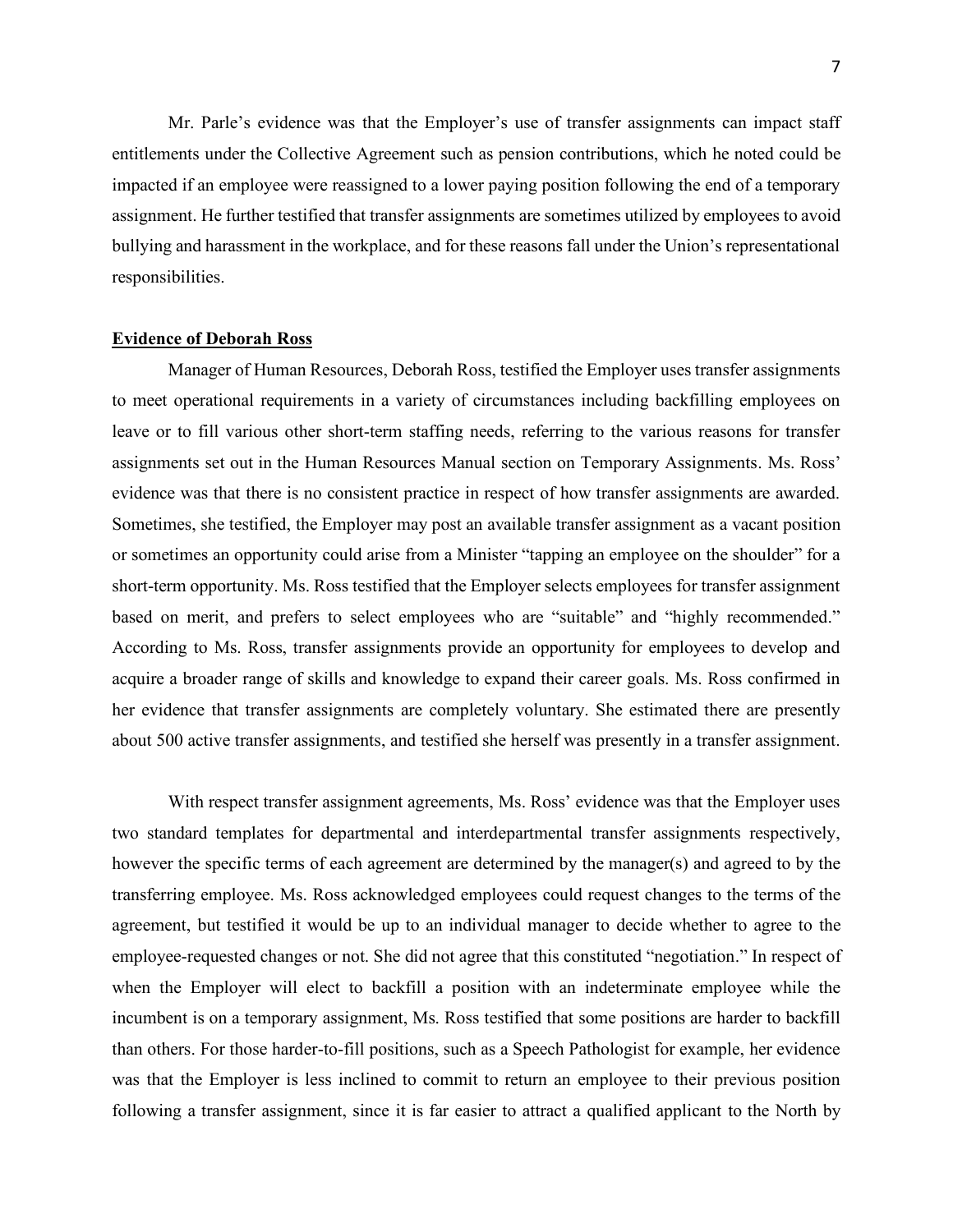offering an indeterminate position. Indeed, Ms. Ross testified was that it is not always possible to fill a term vacancy, and that requiring departments to do so would "tie their hands in terms of staffing." In cases where the Employer elects not to guarantee an employee's job following a transfer assignment, Ms. Ross testified she advises managers to discuss this with the employee, and that it is up to each respective manager to decide whether to send an email to an employee or have a verbal discussion with them about this risk. With respect to an indeterminate employee whose position is no longer available following the conclusion of a transfer assignment, Ms. Ross testified that the Employer would attempt to make a "reasonable job offer" – which she defined as a position at the same or higher wage rate. Ms. Ross testified that while an employee who turns down an unreasonable offer continues to be on staffing priority as the Employer looks for a reasonable position, an employee who turns down a reasonable offer would be effectively resigning.

Under cross-examination, Ms. Ross was asked about the staffing information the Employer provides to the Union, which she testified is accurate to the best of her knowledge. Ms. Ross was unable to explain however, why there were casual and relief employees recorded as being on transfer assignments as well as employees whose status was described as "casual over 6 months no pens." Ms. Ross acknowledged casual employees are defined in the Collective Agreement as temporary employees for up to four months, and was adamant in her evidence that employees retain their employment status while in a transfer assignment, even in cases where an indeterminate employee is backfilled by an indeterminate employee and therefore no longer has a position to return to. Ms. Ross emphasized employees are told that if their position is going to be filled with an indeterminate employee they have the choice to decline or cancel the transfer assignment. In those cases, she testified, an employee will be offered a reasonable alternate position or "double billed" in their original position if it is "operationally feasible." Ms. Ross pointed to the staffing information provided by the Employer, testifying that in the past five years only two bargaining unit members were "redeployed" to different positions following the end of a transfer assignment, and only one bargaining unit member was laid off. Mr. Ross testified the Employer's intent, as indicated by the name of the Policy, is to retain all its employees and that it does everything in its power to retain expertise and to find work for employees.

# **POSITIONS OF THE PARTIES Union's Position**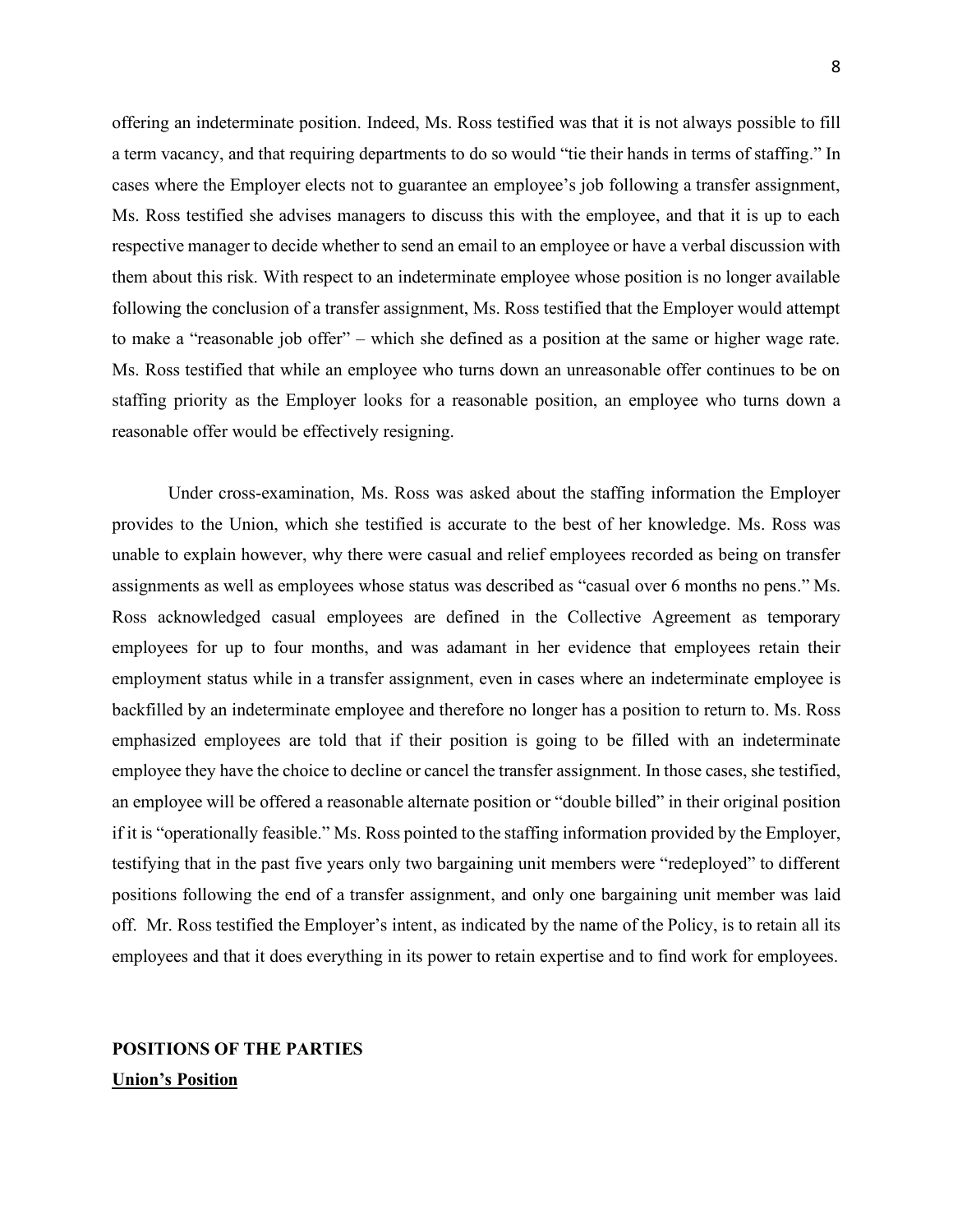The Union submits that that Employer's administration of temporary transfer assignments contravenes the Union's exclusive bargaining authority and the Collective Agreement. According to the Union, as bargaining agent for the employees of the Employer it has the exclusive right to negotiate their terms and conditions of employment. It is a clear violation of the Collective Agreement, it argues, for the employer to be entering into Transfer Assignments with bargaining unit members without involving the union. The Union asserts the Employer does not have the right to privately negotiate contracts of employment with employees that contradict or undermine rights in the Collective Agreement. It notes transfer assignment can impact numerous employee entitlements under the Collective Agreement such as pensions or employment status.

The Union takes the position that the staff movement reports produced by the Employer do not provide sufficient detail about these assignments and takes issue with the fact that the reports are provided after transfer assignments have been agreed to. The Union asserts the Employer's provision of this information does not discharge its obligation to involve the Union in this process. Further, the Union submits, an adverse inference ought to be drawn from the fact the Employer did not call a witness from Human Resources in the Department of Finance who could speak to the policy reasons behind the categories listed in the summary information about staff movement provided to the Union, which the Union notes has not remained consistent over time.

The Union acknowledges transfer assignments can provide positive work opportunities for bargaining unit members and that these assignments are voluntary and require an employee's interest and willingness to work in an assignment. Its issue, in addition to its position that it has a right to participate in these agreements, is that the Employer's application of its Staff Retention Policy to transfer assignments creates the possibility that employees who accept temporary transfer assignments may lose their jobs in a manner not contemplated by the Collective Agreement. The Union notes that under the Collective Agreement, a layoff only occurs where there is a "lack of work" – which it argues is not the case when a transfer assignment ends and an employee is not returned to their home position because it has been backfilled with an indeterminate employee. The grievance notes the terms 'promotion', 'demotion' and 'transfer' are all defined in the Collective Agreement. According to the Union therefore, the Employer's administration of transfer assignments breaches the terms and conditions set out in the Collective Agreement. The Union also points to Mr. Parle's evidence that sometimes transfer assignments are used by employees to avoid bullying and harassment in the workplace – issues the Union asserts it has a right and obligation to be involved in.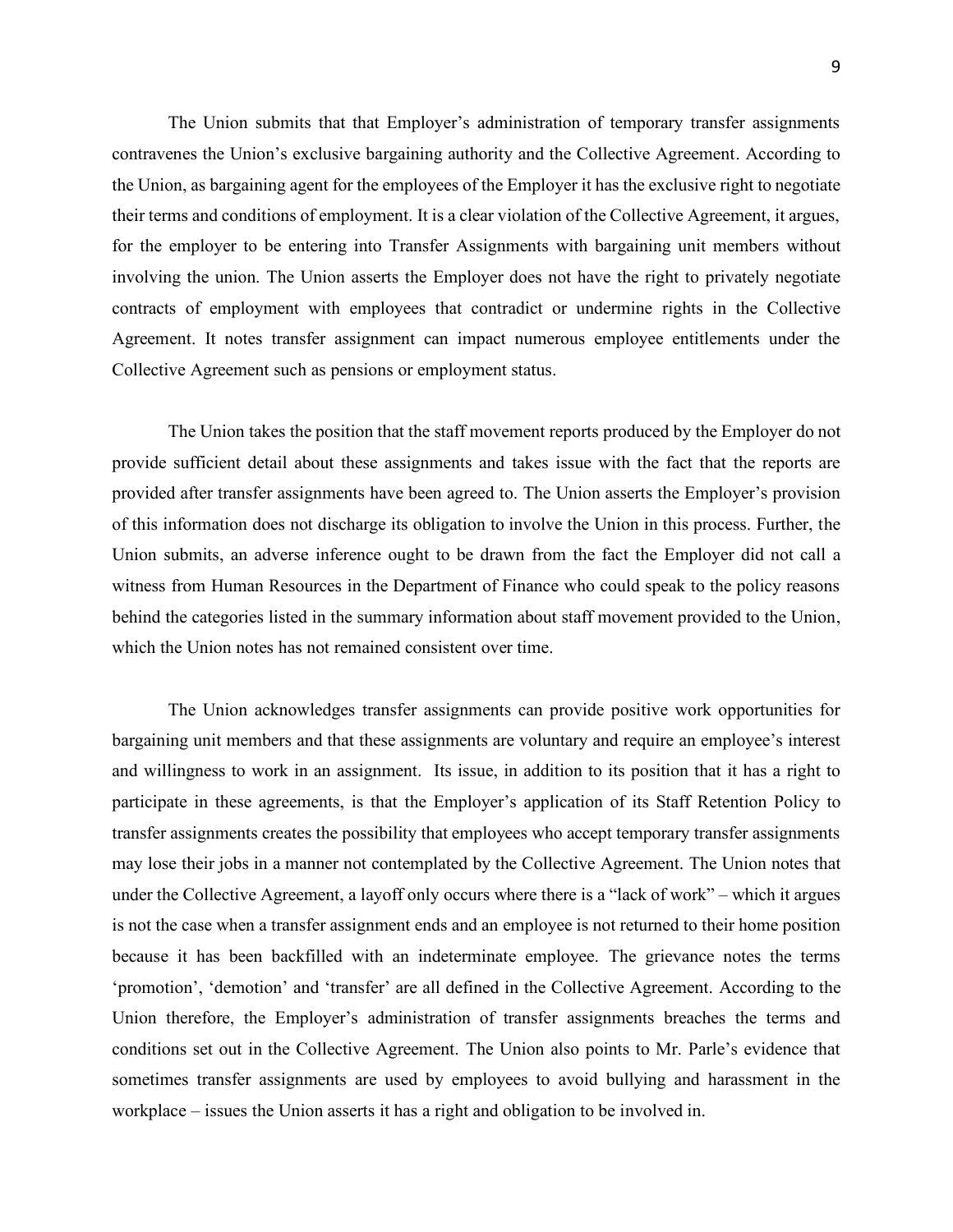The Union does not object outright to the Employer's use of transfer assignments. Rather, it asserts management rights must be exercised reasonably and in a manner consistent with the terms and conditions stipulated in the Collective Agreement. According to the Union, the way by which the Employer has been administering transfer assignment agreements is a significant departure from rights collectively bargained, and has a significant impact on members given that it can result in loss of employment. Further, the Union alleges, the Employer has not been following its own policy in respect of transfer assignments, which stipulates that only term or indeterminate employees who have passed their probationary period are eligible for these assignments. The Union points to the summary staff movement information provided by the Employer which includes employees on transfer who are identified as "casual employees over 6 months no pens", noting that at the time the grievance was filed casual employees were defined under Article 2.01(m)(i) and Appendix A5 as being hired for "a period not to exceed four (4) months of continuous employment in any particular department." This period has been extended to six months under the current Collective Agreement. Moreover, the Union notes the probationary period is defined under Article 2.01(y) as a period of six months from the date an employee is appointed.

The Union argues the 30-day grace period provided for in the transfer agreements that allows either side to cancel a transfer assignment agreement means an employee whose position is backfilled with an indeterminate employee could lose their indeterminate status if alternate work cannot be found for them. The Union notes the 1992 Human Resources Manual makes no reference to the Staff Retention Policy, and the Employer never notified the Union when it started applying this Policy to transfer assignments. According to the Union, it only became aware of this practice through complaints from its members, who it notes are shocked when told they may not be able to return to their home position. The Union's asserts this possibility is inconsistent with the terms and conditions of employment as set out in the Collective Agreement.

In terms of remedy, the Union seeks a declaration that the Employer's unilateral negotiation of transfer agreements and its reference in these agreements to the Staff Retention Policy violates the Collective Agreement. It seeks an order that the Employer cease its current practice of entering into transfer agreements, and a direction that any future transfer agreements referring to the Staff Retention Policy must involve the Union.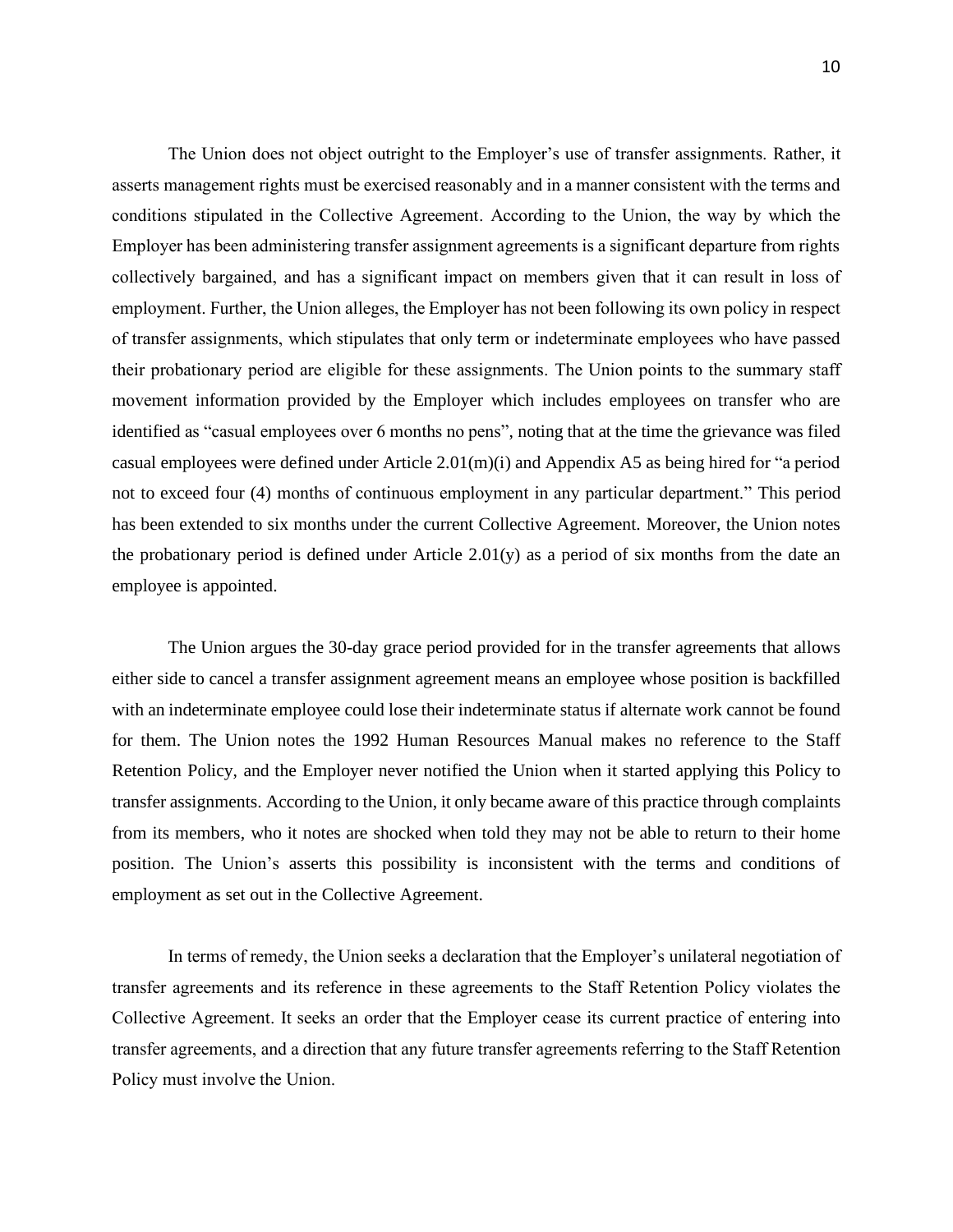The Union relies on the following authorities: *McGavin Toastmaster Ltd. v. Ainscough*, [1976] 1 SCR 718; *North Bay Regional Health Centre v. Canadian Union of Public Employees, Local 139 (Third Weekend Premium Grievances)*, 2018 CanLII 39768 (ON LA); *Unifor v. Bell Canada*, 2016 CIRB 823 (CanLII); *Cape Breton University Faculty Association v. Cape Breton University*, 2016 NSLB 243 (CanLII); *Noël c. Société d'énergie de la Baie James*, [2001] 2 S.C.R. 207, 2001 SCC 39 (CanLII); and *Association des juristes de justice c. Canada (Procureur général)*, 2017 SCC 55.

## **Employer's Position**

According to the Employer, temporary assignments are a necessary staffing mechanism used for immediate operational needs or to retain employees who need to be redeployed. While the Employer acknowledges that the specific terms of each transfer assignment will vary, it notes these variances between agreements are due to operational requirements and staffing challenges experienced in the North. It points to the evidence of Ms. Ross that some positions are quite difficult to fill, and may not be possible to fill as a term position. The Employer submits that in all cases it has administered transfer assignments fairly and in good faith. The Employer denies the Union has an obligation or explicit right to negotiate transfer assignment agreements on behalf of members, and says that such a finding would infringe on employees' right to make independent decisions about their careers.

The Employer asserts it has the management right to backfill employees who are in temporary transfer assignments in whatever manner it sees fit. This right, it states, is expressly recognized in section 37 of the *Public Service Act*, R.S.N.W.T. 1988, c. P-16 [the "*Act"*]. which it argues provides it with broad discretion to backfill employees who go into temporary assignments with either a term or indeterminate appointment depending on the specific nature of the need. According to the Employer, transfer assignments are a leave of absence from an employee's home position not contemplated under the Collective Agreement, and the Employer is entitled to backfill the home position pursuant to section 37 of the *Act* which states:

37. (1) Where an employee has been granted leave of absence for a period in excess of two months, the Minister may appoint another person to that employee's position and, in that event, the employee ceases to be the incumbent of that position but, during the remaining period for which the employee was granted leave of absence, the employee shall, subject to this section, be deemed to be the incumbent of an equivalent position in the establishment. …

(3) Where an employee is on leave of absence and another person is appointed to his or her position under subsection (1), the Minister shall, during or after the expiration of leave,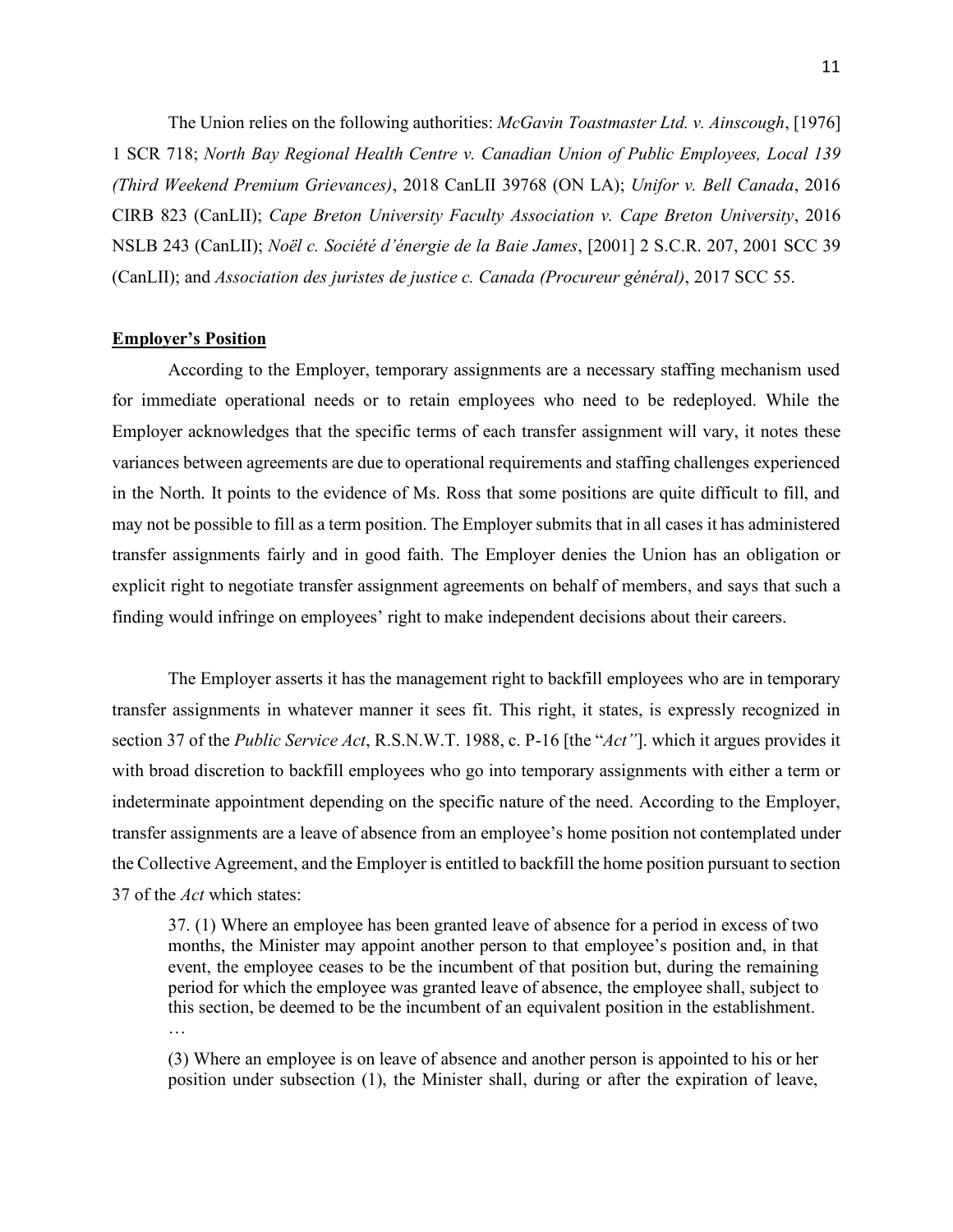appoint the employee without competition to another position in the public service for which the employee is qualified.

As transfer assignments are a discretionary mechanism, the Employer takes the position that there is no nexus between the grievance and the Collective Agreement.

The Employer refutes the Union's argument that transfer agreements can jeopardize the indeterminate status of an employee, stating that indeterminate employees maintain their employment status regardless of how their home position is filled. The Employer observes that the Staff Retention Policy would not apply if the Union is correct that the indeterminate status of employees was somehow altered by the provisions of a transfer agreement. In other words, the Employer notes, the Policy does not apply to term employees whose terms have ended. It says any concern transfer assignments could be used to improperly oust an indeterminate employee is undermined by the data showing that the Employer has retained nearly 100% of employees who have taken transfer assignments in the past five years. The Employer claims the mere potential for consequences down the road is not enough to warrant arbitral interference. Further, the Employer takes issue with the concern raised by the Union that an employee could be backfilled during the thirty-day cancellation period provided for under the agreements, stating this argument is undermined by the realities of staffing in the North and the fact that employees may only be backfilled under the *Act* when they are absent for two months or more*.* 

The Employer takes the position that reference to its Staff Retention Policy in transfer assignment agreements is consistent with section 37(3) of the *Act* which requires that it appoint an employee whose substantive position is no longer available at the conclusion of a transfer assignment to another position. The Employer alleges that under the *Act*, as set out above, it is required to look for a position for which the employee is qualified or, in other words, a "reasonable" position. This, the Employer argues, is precisely what Ms. Ross testified the Employer does when an employee's substantive position is no longer available because it was backfilled by an indeterminate employee. The Employer draws further support for its position from the management rights clause in Article 7 of the Collective Agreement, which states that the Collective Agreement "in no way restricts the Employer in the management and direction of the Public Service" except to the extent management rights are expressly curtailed in the Collective Agreement.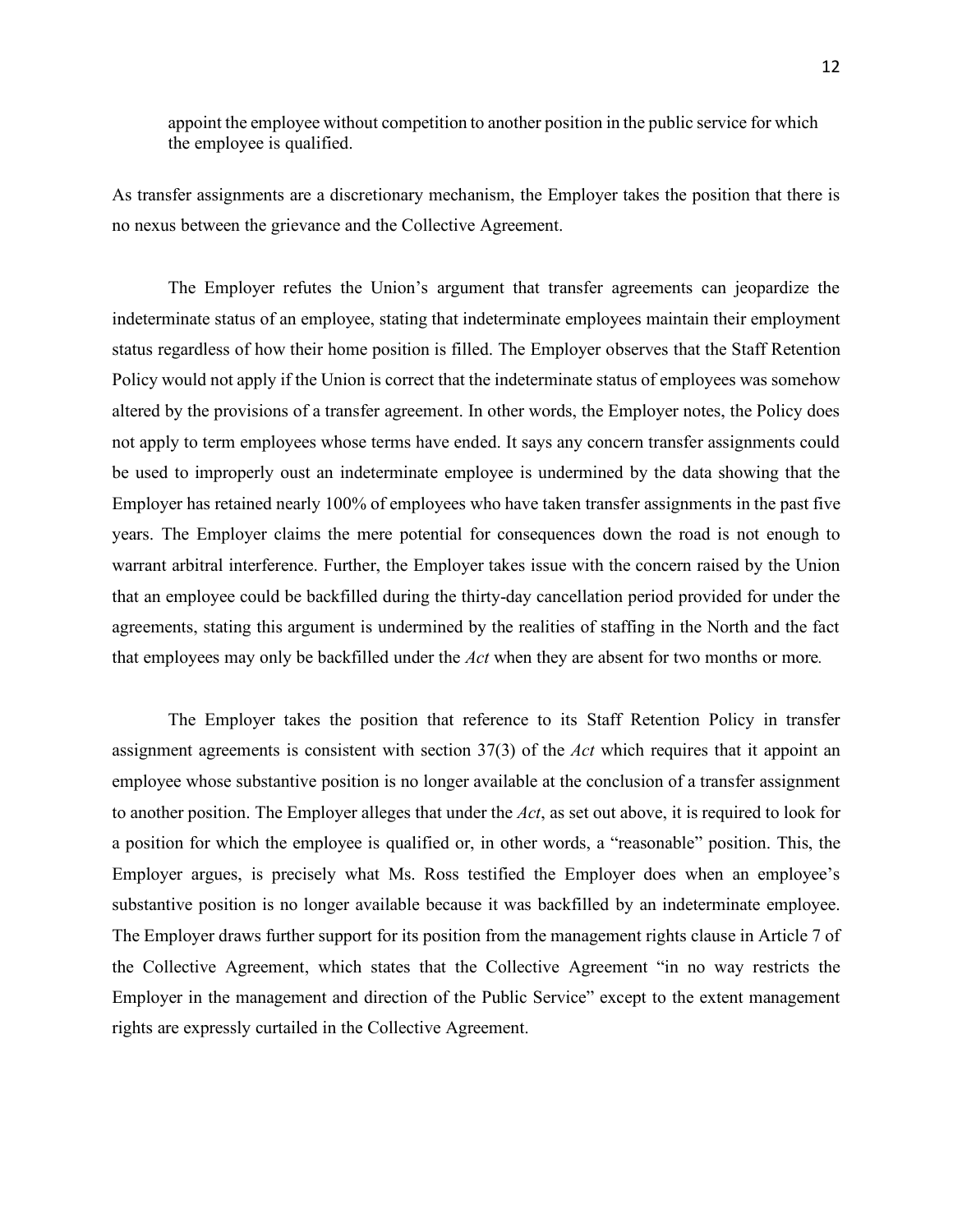The Employer rejects the Union's assertion that its reference to the Policy undermines or contradicts the layoff provisions of the Collective Agreement. The Employer alleges the absences created by employees on transfer assignments are a type of leave not contemplated under the Collective Agreement. It says its Staff Retention Policy applies to any employees who are laid off, and that its reference to the Policy in the transfer assignment agreements is intended merely to ensure the Employer is acting diligently by pointing out the potential risk to some employees who accept a transfer assignment. The Employer stresses that employees are then free to choose whether they wish to assume that risk or to stay in their current position, and that this decision is entirely voluntary. Any indeterminate employee can face layoff under the Collective Agreement, the Employer notes. There are no categories of employees exempt from the possibility of layoff. According to the Employer, nothing in its approach to transfer assignments violates the Collective Agreement. Any requirement that the Union be a signatory to transfer assignment agreements or be involved in their administration would infringe the Employer's ability to direct its workforce and unduly involve the Union in staffing decisions.

While the Employer acknowledges the Union has not raised an estoppel argument, it asserts past practice would be inoperative in this case since its right to backfill employees arises under statute, and an estoppel cannot apply to legislation. The Employer concedes that its Human Resources Manual changed between 1992 and 1998 in respect of whether employees on transfer assignments would be guaranteed the right to return to their substantive position, but asserts this change cannot give rise to any past practice that could support an estoppel argument. According to the Employer, the appropriate place for the Union to address any concerns it has over the Employer's use of transfer assignments is in collective bargaining.

The Employer relies on the following authorities: *Blue Line Taxi Co. v. R.W.D.S.U.*, 1992 CarswellOnt 1237 (ON LA); *National Steel Car Ltd. v. U.S.W.A., Local 7135*, 2005 CarswellOnt 3413 (ON LA); *Pepsico Bottling Group (Canada) ULC v. Saskatchewan Joint Board R.W.D.S.U., Local 558*, 2016 CanLII 20427 (SK LA); *Saint John (City) v. I.A.F.F., Local 771*, 2011 NBCA 31.

In addition to the *Public Service Act*, R.S.N.W.T. 1988, c.P-16 as noted above, the Employer also referenced the *Public Service Regulations,* R.R.N.W.T. 1990, c. P-28.

## **DECISION**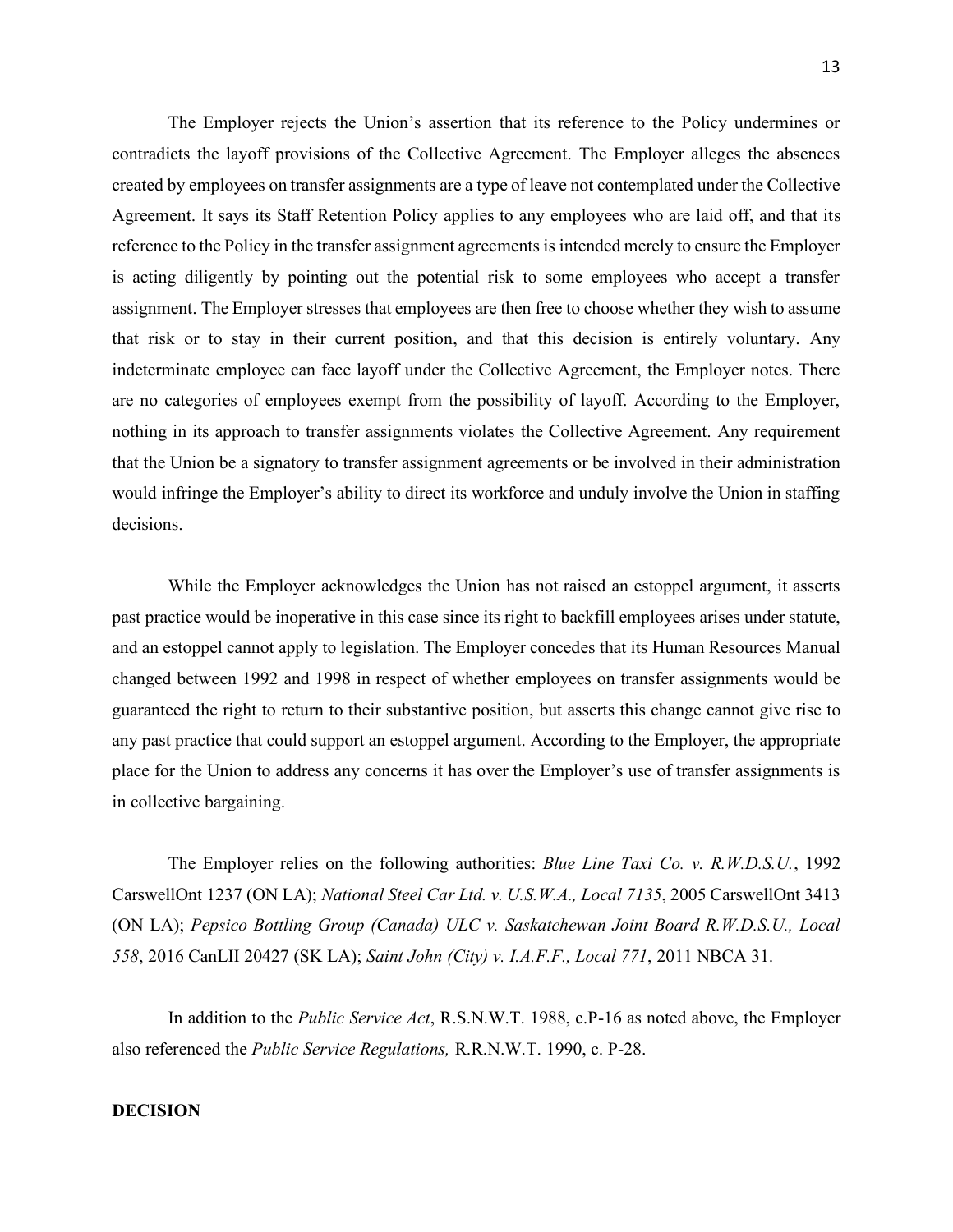#### **Union's exclusive bargaining authority**

Before delving into the specifics of this case, it is useful to set out some basic principles. It has long been established that the right of individual employees to bargain terms and conditions of employment directly with their employer is ousted by the existence a collective bargaining relationship (see, for example, *McGavin Toastmaster Ltd. v. Ainscough*, *supra*).

This restriction on individual bargaining within unionized environments extends beyond the confines of the explicit terms of the collective agreement. As observed by Arbitrator Weatherill in *Canada Post Corp.* (1988), 1 L.A.C. (4th) 138 at para. 12:

It was argued that the memorandum in question was "outside the collective agreement", as indeed it was. It is not the case, however, that matters affecting terms and conditions of employment which are not dealt with in a collective agreement may properly be the subject of individual bargaining. The bargaining agent's rights of representation are not limited to those matters covered by an agreement. They are, as this agreement acknowledges, sole and exclusive rights of representation.

The Union in this case does not, however, take issue with the Employer's right to enter into transfer assignments agreements wholesale. Indeed, it is clear that both the Union and the Employer agree transfer assignments provide positive work opportunities for employees who want to enhance their career opportunities and broaden their skills. The issue raised in respect of the Employer's use of transfer assignment as set out in the grievance is far more narrow – namely, that the Employer is breaching the Collective Agreement by not involving the Union in the negotiation of these agreements, and by not guaranteeing that indeterminate employees will be returned to their substantive position following a transfer assignment.

# **Transfer Assignments vis-à-vis the Union's Exclusive Bargaining Agency and the Collective Agreement**

After carefully considering the evidence and submissions of the Parties, I concur with the Union that the Employer's current practice of administering transfer assignments undermines the Union's exclusive bargaining authority. Specifically, the Employer has breached the Collective Agreement and engaged in impermissible direct bargaining with employees by entering into transfer assignment agreements with individual employees that contain provisions that are inconsistent with employees' rights and entitlements under the Collective Agreement.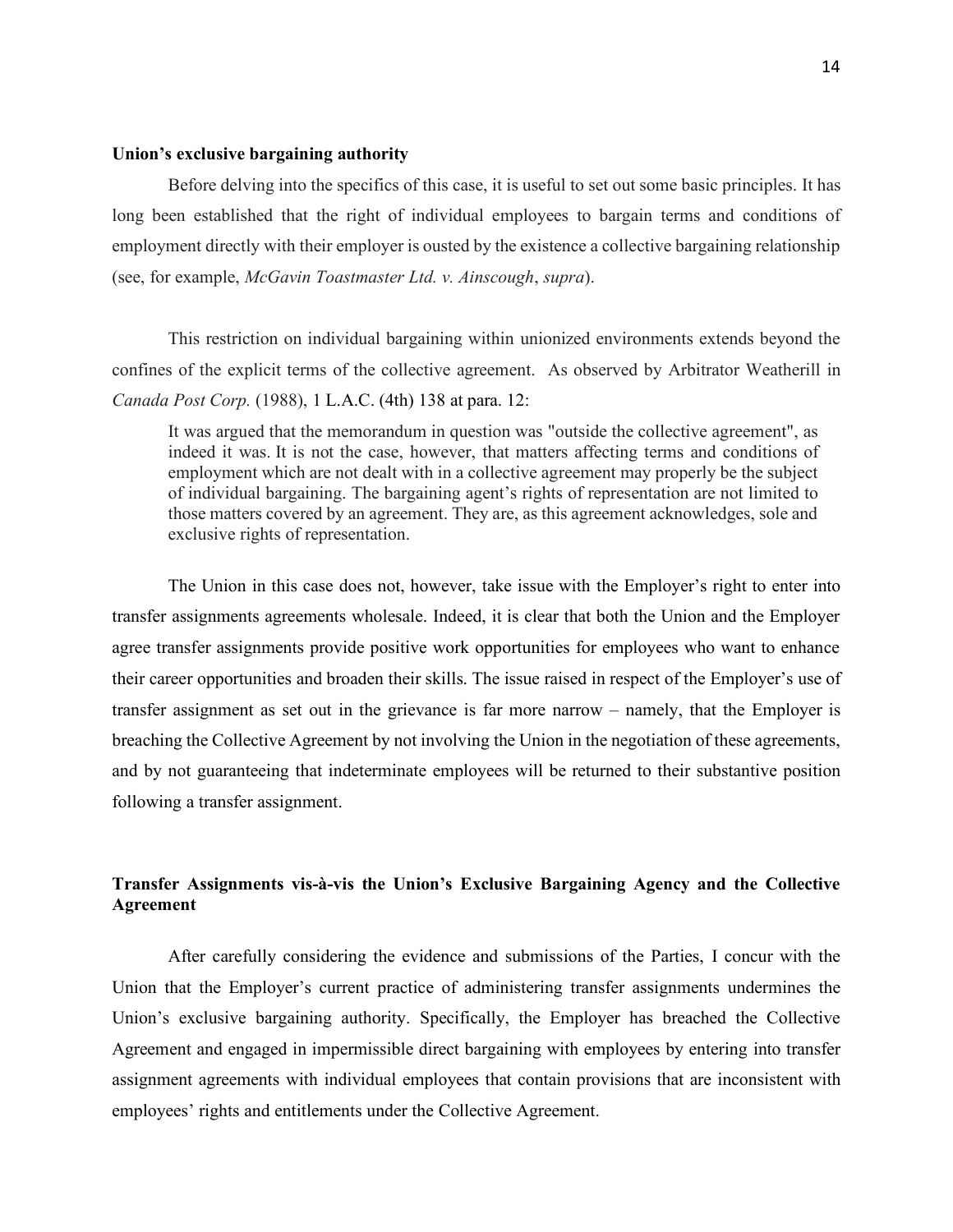The fact that the terms of individual transfer assignment agreements differ between employees, in my view, creates the opportunity for individual bargaining to take place—most notably, in respect of whether the employee is guaranteed a job to return to. The undisputed evidence is that some employees are guaranteed a position at the end of their transfer assignment and others are not. Sometimes this position is in the "employing" department and other times it is in the "receiving." Although Ms. Ross in her evidence was reluctant to characterize the input from employees into the terms of their own transfer assignment agreement as rising to the level of "negotiating," she did confirm that individual employees can indicate their preferred terms for these agreements and that an employee's expressed preferences could then be accepted or rejected by the Employer. I find this situation is precisely the kind of direct bargaining with employees prohibited within a collective bargaining relationship. The fact that an individual employee can enter into a contract with the Employer that impacts their employment status fundamentally undermines the Union's exclusive bargaining authority.

I note the term lay-off is defined in both the Collective Agreement and the Employer's Staff Retention Policy and is contemplated in only two situations, where there is a "lack of work" and where there has been a "discontinuance of a function." The Policy indicates employees will only be laid off if "lay-off is unavoidable and is the only viable option for the Employer and the employee." The Policy Statement in the Staff Retention Policy indicates it applies to instances of organizational restructuring where the performance of a specific role is no longer required. Most explicitly, Article 33.01 of the Collective Agreement indicates the Employer may lay off an employee "[w]here the duties of a position held by an employee are no longer required to be performed." Article 33.01 further stipulates that the "merit principle" will be applied in decisions about who will be laid off, with an employee's length of service being the deciding factor when there are two employees of equal merit.

An indeterminate employee whose employment is not guaranteed following a transfer assignment does not fit neatly within these categories. To the extent it can be said there is a "lack of work" for an indeterminate employee following the end of a transfer assignment, I note this is the result of the Employer's decision to backfill the employee's substantive position with another indeterminate employee – not a result of restructuring or a reduction in the workforce. In those circumstances, it cannot be said that the criteria of Article 33.01 have been met, as the work of an employee's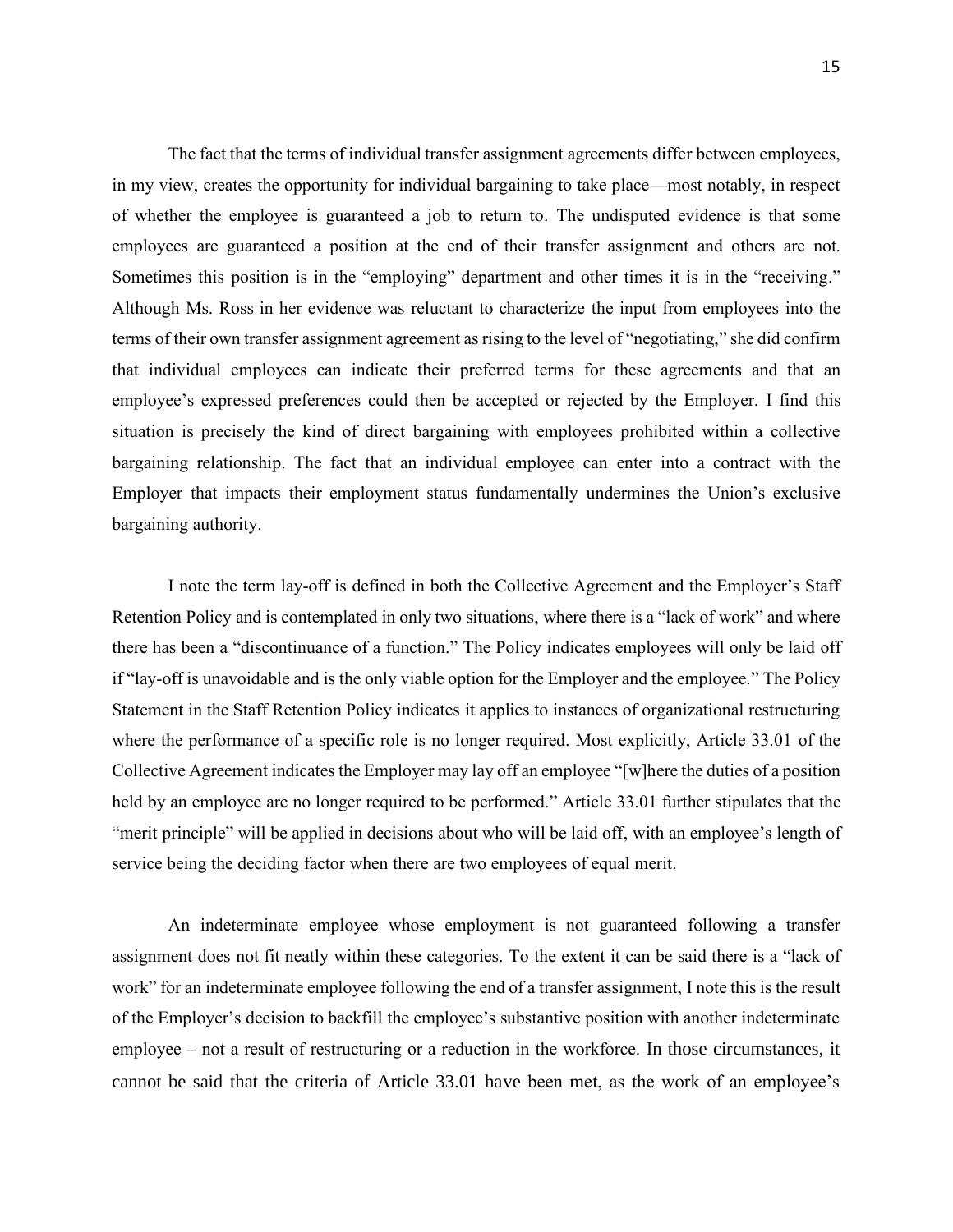substantive position prior to their transfer assignment continues to be performed by their replacement. Further, there was no indication in the evidence that the Employer considers merit and/or length of service in determining which employee to layoff following a transfer assignment. To the contrary, the evidence was that an employee who signed off on a transfer assignment agreement - which did not guarantee their return to their substantive position - is the one automatically laid off in the event there is not a reasonable position in which they can be redeployed. For these reasons, I find the Employer's practice of entering into transfer assignment agreements with individual employees that do not guarantee an employee's return to their substantive position, and without the Union's involvement or agreement, violates the Collective Agreement.

In so finding, I note my conclusion does not interfere with or undermine the Employer's rights as set out in section 37 of the *Act*. The effect of my order is not to restrict the Employer from backfilling the position of an employee in a transfer assignment in whatever manner it deems necessary. Rather, the effect of my order is simply that the Employer is required to involve the Union in the negotiation of transfer agreements, if and when it seeks to alter an employee's terms and conditions of work including the most fundamental of conditions: an employee's job security. There is nothing stopping the Parties from agreeing that an employee going into a transfer assignment will be guaranteed the same or a comparable position, as contemplated in section 37(3) of the *Act,* in cases where they are temporarily vacating a hard-to-fill position. However the effect of a binding Collective Agreement between the Parties is that the Employer is no longer free to unilaterally alter an individual employee's terms and conditions of employment. Interpreting the *Act* to provide any such right would be, in my view, inconsistent with constitutional principles and the freely-negotiated language of the Parties' Collective Agreement.

It should be noted that the Staffing Retention Policy itself is not inconsistent with the Collective Agreement when applied to a properly laid off employee. In the normal course, where an employee is laid off because their job no longer exists, the Policy fleshes out the recall rights of employees. The concern is with the Policy being applied to an indeterminate employee being laid off in a context outside of that contemplated under the Collective Agreement.